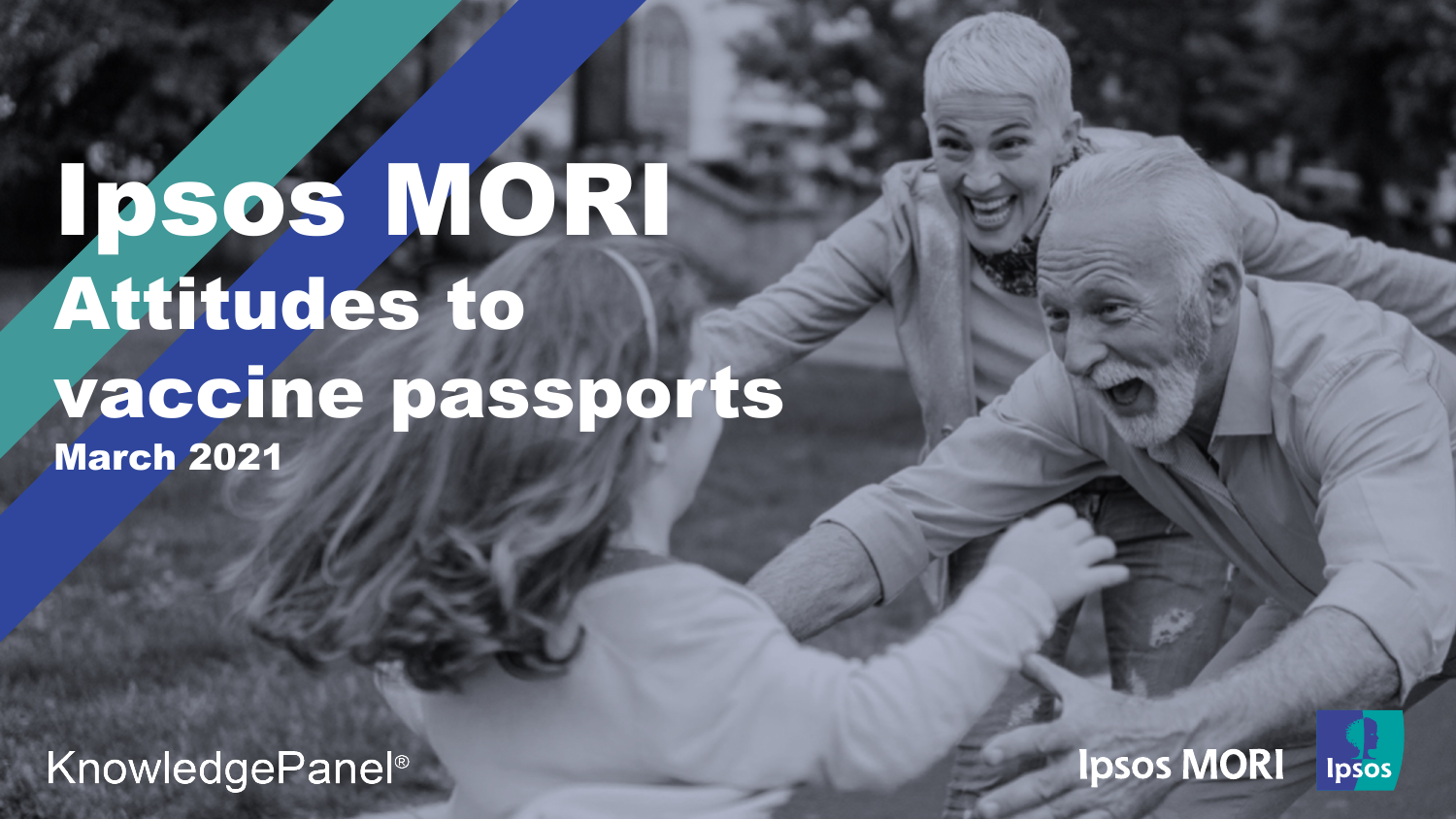#### **Support for vaccine passports in social scenarios**

**To what extent would you support or oppose the introduction of a "vaccine passport"…?**

| To travel abroad                                                     |
|----------------------------------------------------------------------|
| To be able to visit a relative in a care home                        |
| To be able to visit a relative in hospital                           |
| To be able to go to the<br>theatre or an indoor concert              |
| To be able to visit gyms or leisure centres                          |
| To be able to visit pubs or restaurants                              |
| To be able to attend open<br>air music or sporting events            |
| To be able to travel on public transport                             |
| To be able to play organised<br>contact sport like football or rugby |
| To be able to visit hairdressers,<br>barbers or beauty salons        |
| To be able to visit a soft play centre                               |
|                                                                      |

**Base: 8,352** UK adults 16+, KnowledgePanel online survey, 18th - 24th March 2021

| ■ Support | <b>Oppose</b> |     |     |
|-----------|---------------|-----|-----|
|           |               | 78% | 12% |
|           |               | 78% | 13% |
|           |               | 74% | 15% |
|           | 68%           |     | 18% |
|           | 63%           |     | 20% |
|           | 62%           |     | 22% |
|           | 61%           |     | 21% |
|           | 58%           |     | 25% |
|           | 58%           |     | 20% |
| 56%       |               |     | 24% |
| 52%       |               |     | 21% |

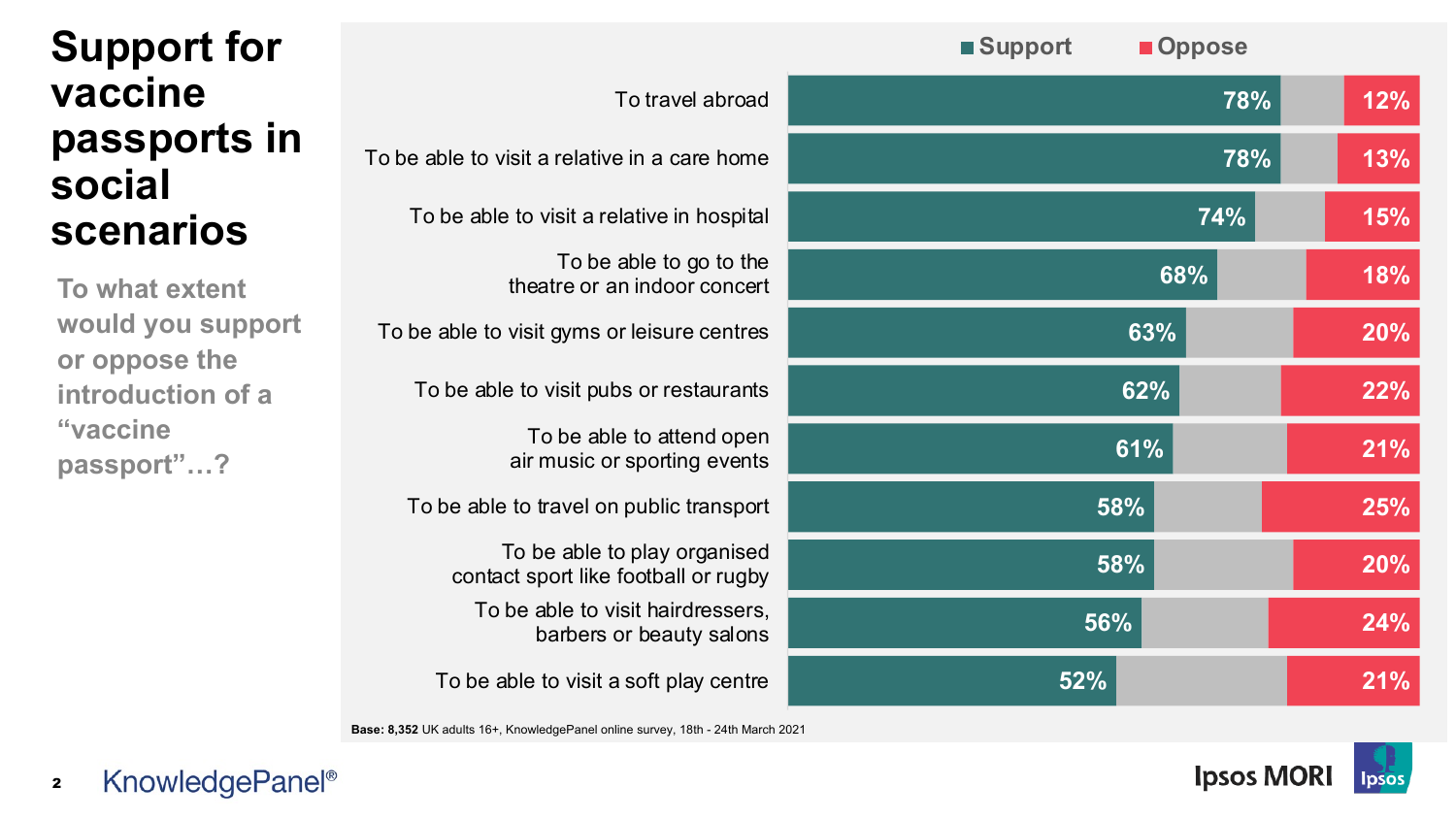| <b>Support for</b><br>vaccine<br>passports in<br>work<br>scenarios                                     |                                                                       | ■ Support<br><b>Oppose</b> |            |
|--------------------------------------------------------------------------------------------------------|-----------------------------------------------------------------------|----------------------------|------------|
|                                                                                                        | To be able to work as a frontline<br>worker in the NHS or care sector |                            | 12%<br>79% |
|                                                                                                        | To be able to work as a teacher<br>or teaching assistant in a school  |                            | 69%<br>17% |
| To what extent<br>would you<br>support or<br>oppose the<br>introduction of a<br>"vaccine<br>passport"? | To be able to work as a<br>tradesperson in people's homes             | 66%                        | 18%        |
|                                                                                                        | To be able to work<br>in a restaurant or pub                          | 65%                        | 19%        |
|                                                                                                        | To be able to work in a public<br>facing role in a supermarket        | 63%                        | 20%        |
|                                                                                                        | To be able to play<br>professional sport                              | 57%                        | 19%        |

**Base: 8,352** UK adults 16+, KnowledgePanel online survey, 18th - 24th March 2021

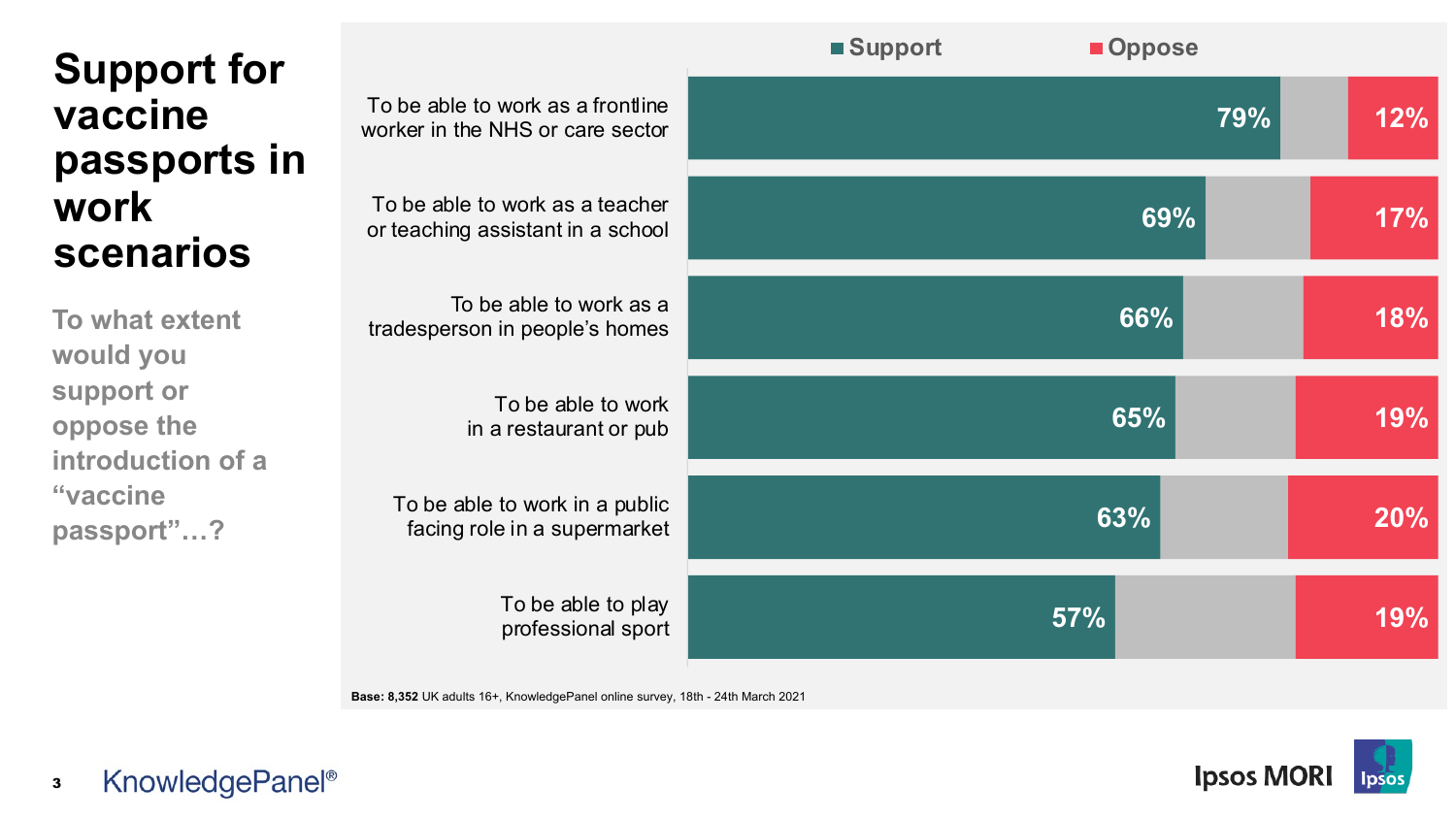#### **Potential benefits and concerns**

**Which of the following comes closest to your opinion?**

**A. The potential benefits to the economy of vaccine passports outweigh any ethical and legal concerns about them**

**B. The ethical and legal concerns about vaccine passports outweigh any potential benefits for the economy**



**Base: 8,352** UK adults 16+, KnowledgePanel online survey, 18th - 24th March 2021

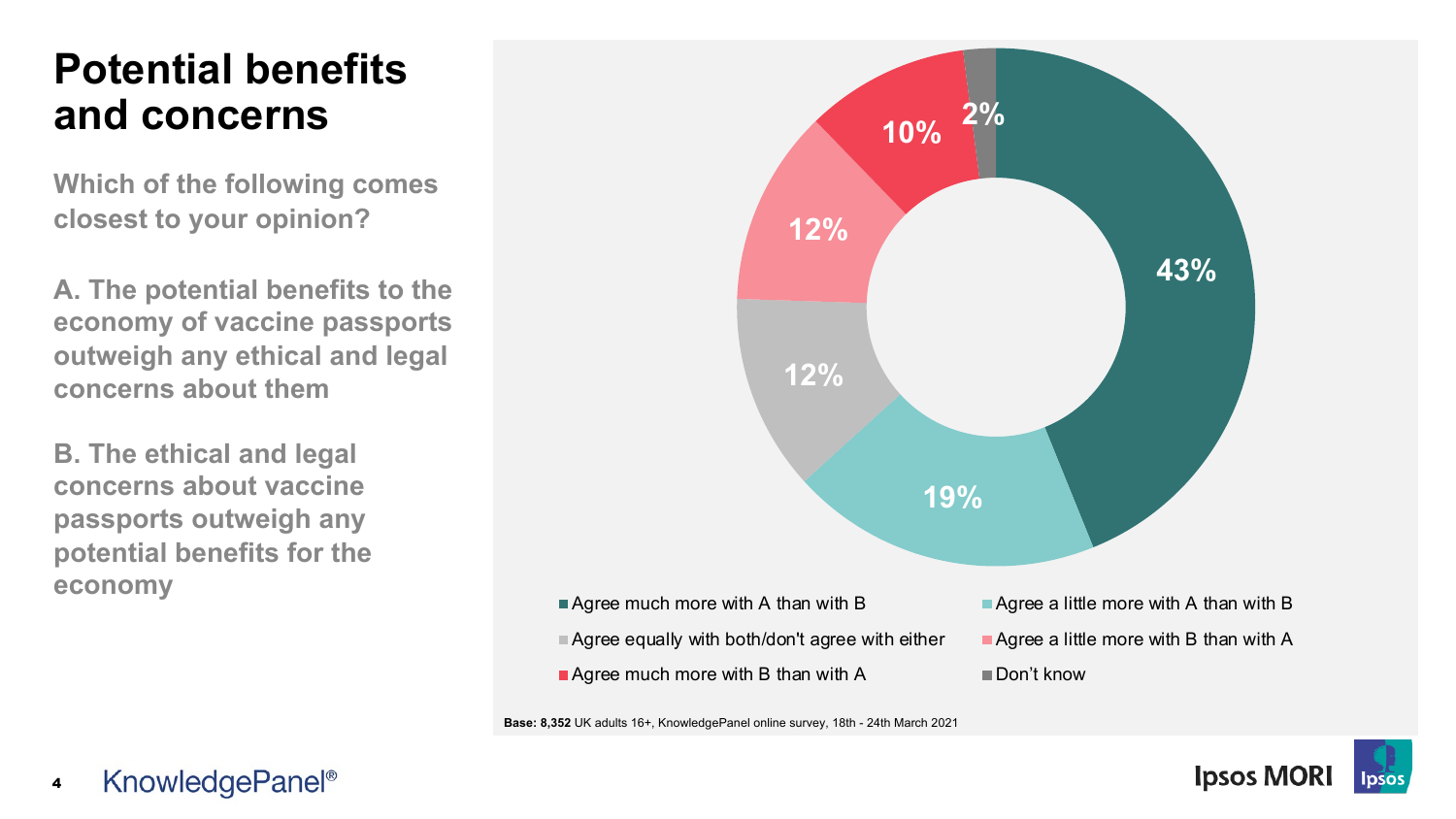### **Potential benefits and concerns** *By age and ethnicity*

**Which of the following comes closest to your opinion?**

**A. The potential benefits to the economy of vaccine passports outweigh any ethical and legal concerns about them B. The ethical and legal concerns about vaccine passports outweigh any potential benefits for the** 

Agree much more with A than with B  $\blacksquare$  Agree a little more with A than with B Agree equally with both/don't agree with either  $\blacksquare$  Agree a little more with B than with A Agree much more with B than with A Don't know



**economy Base:** 8,352 UK adults 16+, KnowledgePanel online survey, 18th - 24th March 2021, 16-24 (385), 25-34 (898), 35-44 (1185), 45-54 (1602), 55-94 (1949), 65+<br>(2003), White (7040), Ethnis ministric (454) (2333); White (7819), Ethnic minority (451)



**KnowledgePanel**<sup>®</sup> 5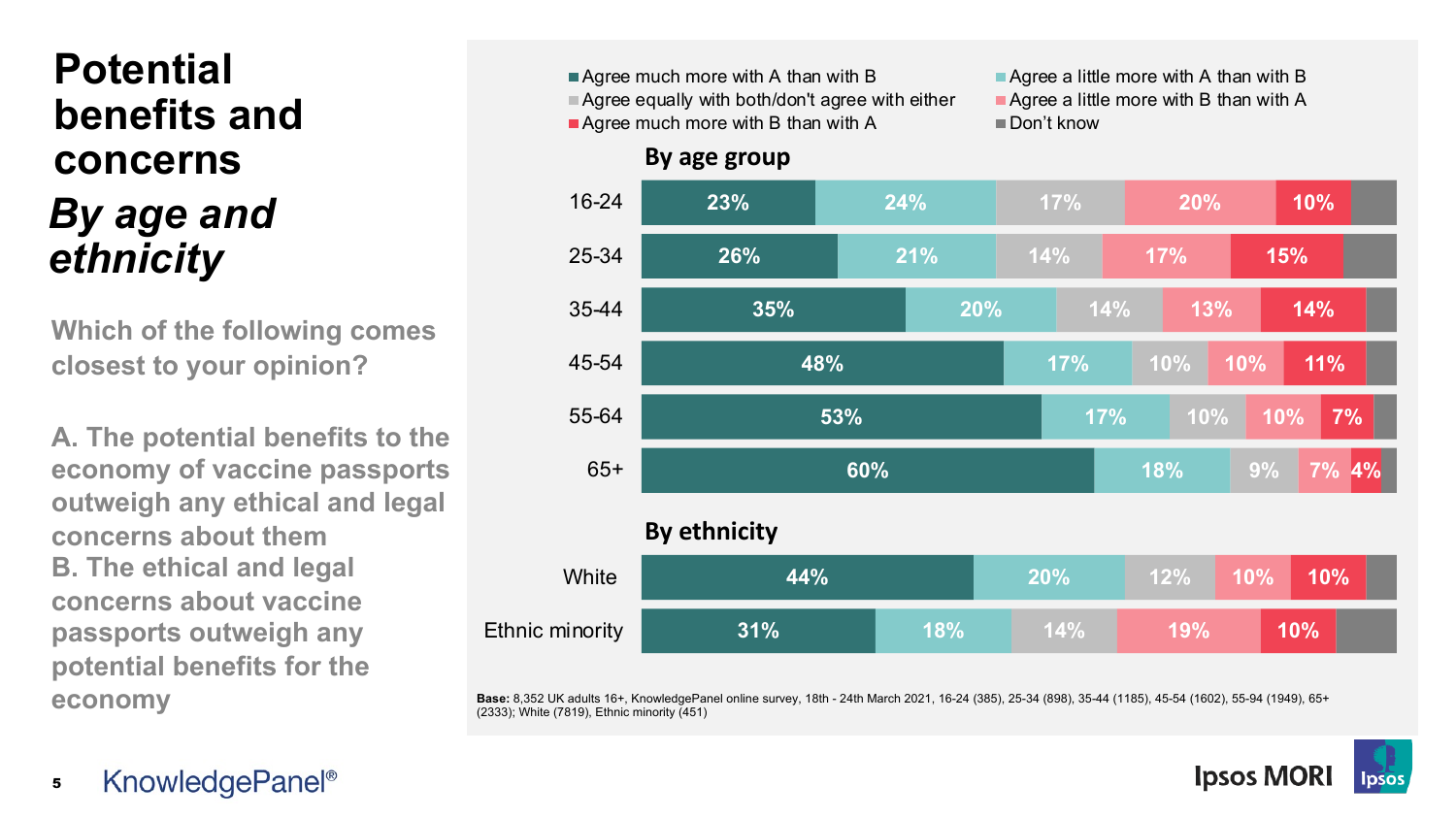## **Potential benefits and concerns** *By IMD quintile*

**Which of the following comes closest to your opinion?**

**A. The potential benefits to the economy of vaccine passports outweigh any ethical and legal concerns about them B. The ethical and legal concerns about vaccine passports outweigh any potential benefits for the economy**



**Base: 8,352** UK adults 16+, KnowledgePanel online survey, 18th - 24th March 2021

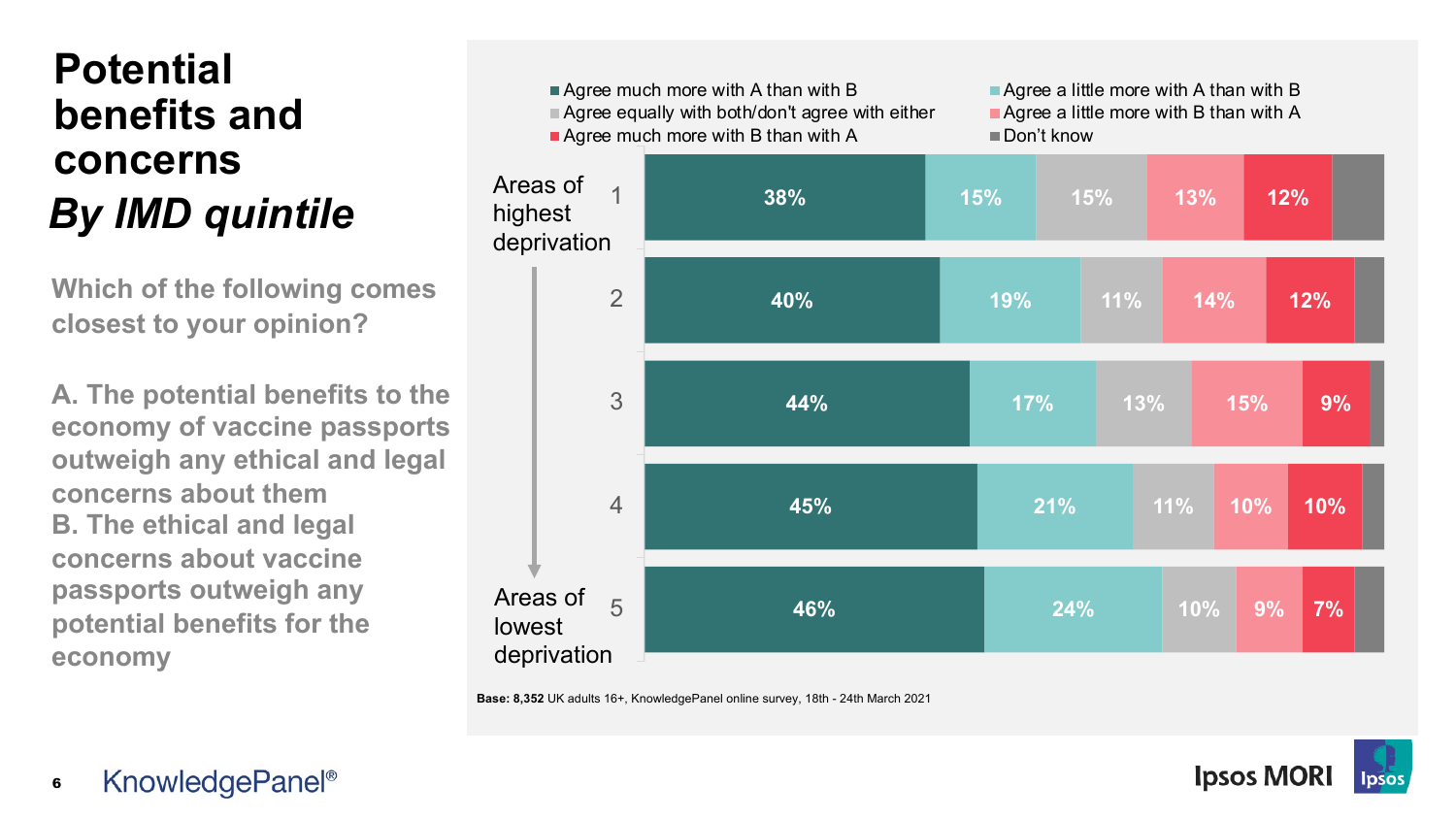| <b>Attitudes</b>                               |                                                                                                                                                          | <b>Agree</b> | <b>Disagree</b> |
|------------------------------------------------|----------------------------------------------------------------------------------------------------------------------------------------------------------|--------------|-----------------|
| towards<br>vaccine                             | More likely to choose a care home for an elderly<br>relative where all staff had vaccine passports over<br>one where only most staff had been vaccinated |              | 78%<br>$9\%$    |
| passports<br>To what extent do<br>you agree or | More likely to purchase a ticket to a large public event<br>if I knew that I, along with everyone else, had a<br>vaccine passport                        | 65%          | 18%             |
| disagree with the<br>following<br>statements?  | Would be worried about getting on a plane unless I<br>knew that everyone else on it had a vaccine passport                                               | 63%          | 20%             |
|                                                | More likely to employ a plumber who had a vaccine<br>passport over a plumber who had not been<br>vaccinated                                              | 59%          | 21%             |
|                                                | Would be worried about going to a pub or restaurant<br>unless I knew that everyone else in there had a<br>vaccine passport                               | 44%          | 32%             |

**Base: 8,352** UK adults 16+, KnowledgePanel online survey, 18th - 24th March 2021



## **towards vaccine passpor**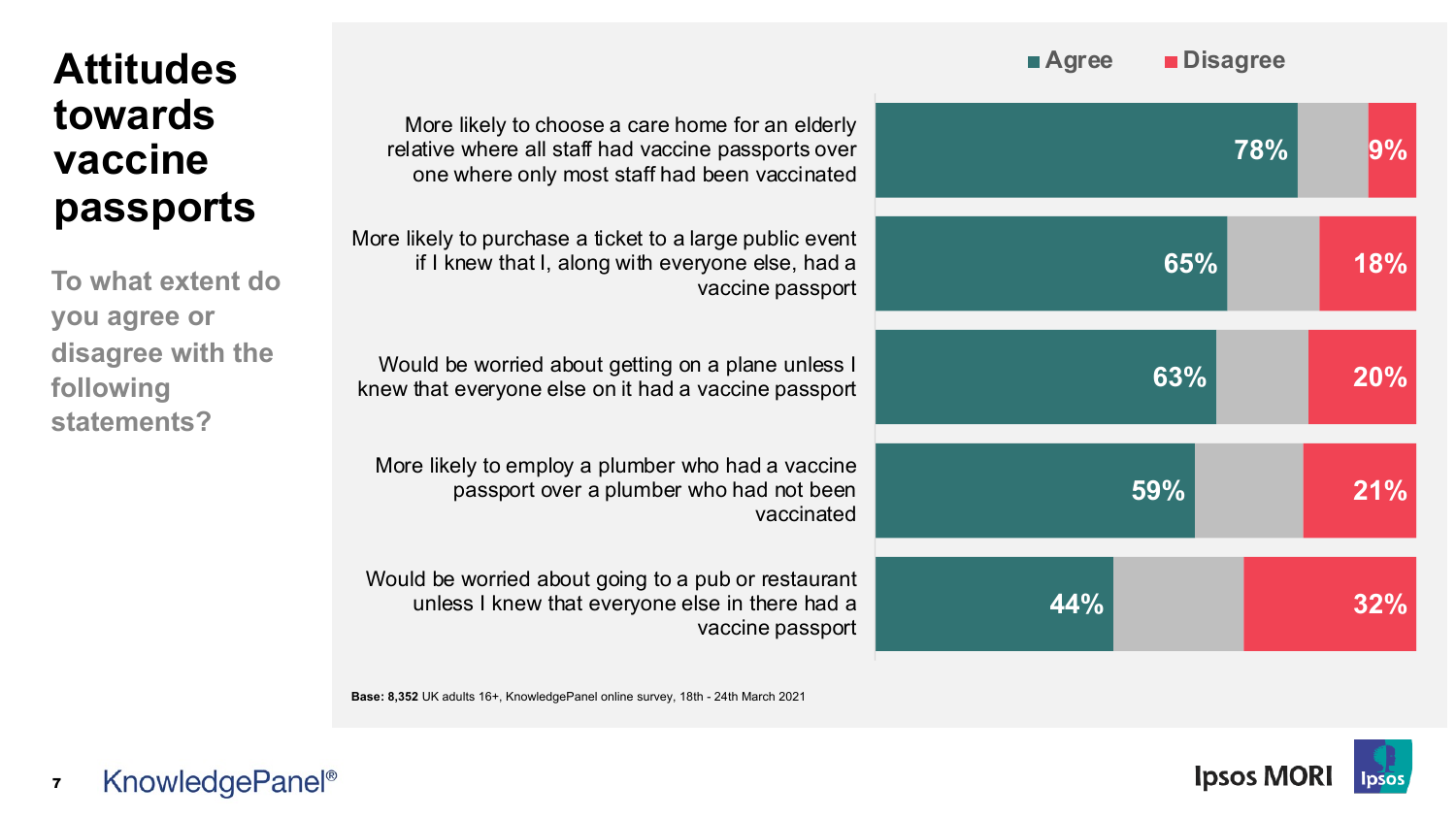| <b>Attitudes</b>                                                                   |                                                                                                                                         | <b>Agree</b> | <b>Disagree</b> |
|------------------------------------------------------------------------------------|-----------------------------------------------------------------------------------------------------------------------------------------|--------------|-----------------|
| towards<br>vaccine                                                                 | Vaccine passports are a good alternative to national<br>or local lockdowns for reducing the spread of the virus                         | 61%          | 20%             |
| passports                                                                          | Vaccine passports should be introduced to encourage<br>people to have the vaccine                                                       | 61%          | 21%             |
| To what extent do<br>you agree or<br>disagree with the<br>following<br>statements? | Vaccine passports are critical to allowing business to<br>open their doors to the public safely and get the<br>economy up and running   | 60%          | <b>20%</b>      |
|                                                                                    | Vaccine passports will lead to an unequal society by<br>restricting what people who haven't received the<br>vaccine can do              | 52%          | 28%             |
|                                                                                    | Vaccine passports would be unfair because they will<br>put pressure on people to have the vaccine even if<br>they don't want to have it | 31%          | 50%             |
|                                                                                    | Vaccine passports are an infringement on our<br>personal freedoms                                                                       | 24%          | <b>57%</b>      |
|                                                                                    | Vaccine passports are not worth introducing because<br>the virus will keep mutating                                                     | 21%          | 48%             |

**Base: 8,352** UK adults 18+, KnowledgePanel online survey, 18th - 24th March 2021

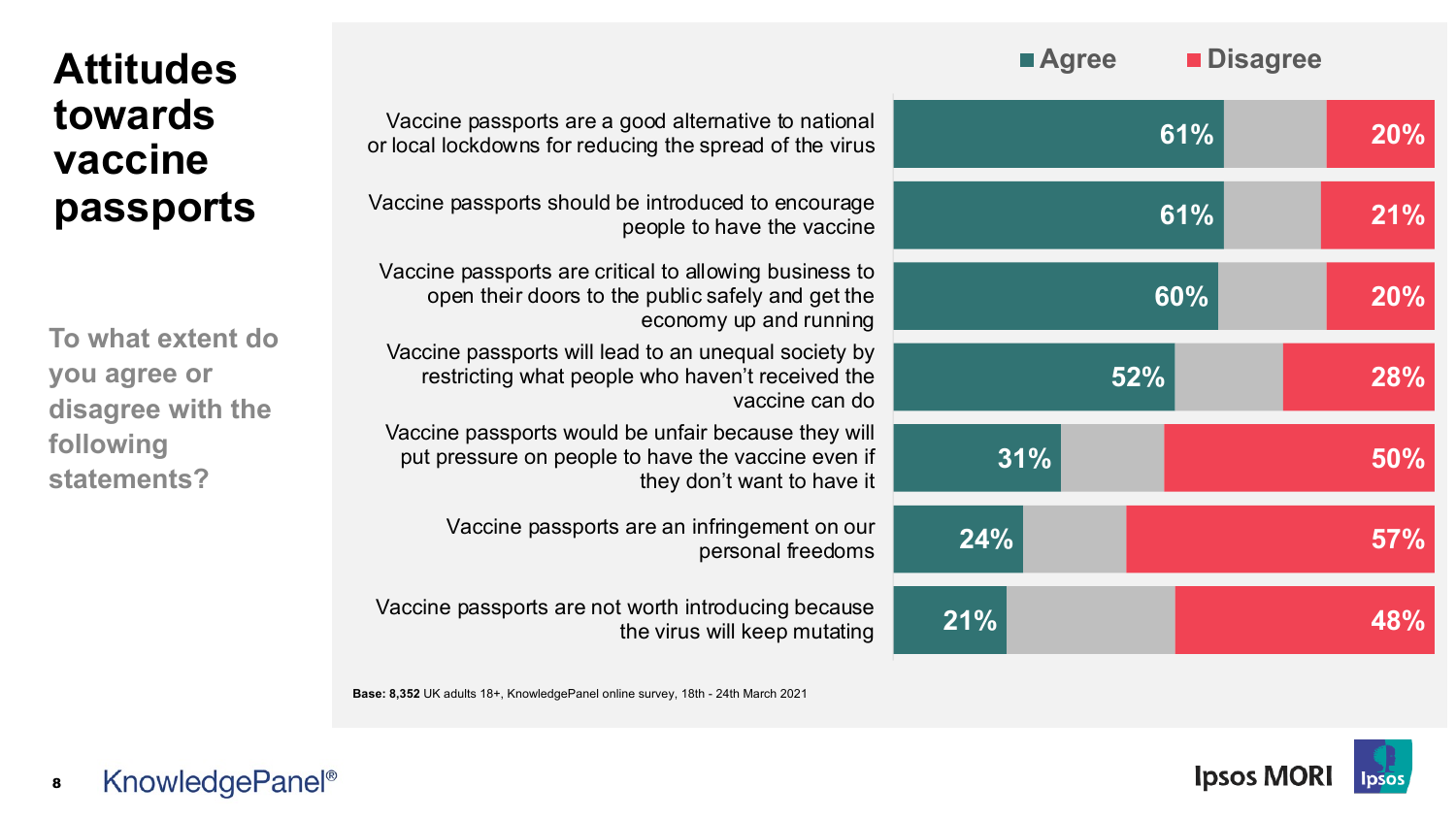#### **KnowledgePanel Methodological Note**

The UK KnowledgePanel is a random probability online panel of approximately 10,000 (from Jan 2021) UK adults aged 16+. It provides an accessible random probability alternative to face-to-face and telephone based methods, and offers a high quality and efficient means of obtaining survey results using a single data collection method.

Panellists to the KnowledgePanel are recruited via a push-to-web methodology using random probability unclustered address-based sampling. Up to two adults aged 16 and over in each household are invited to join the panel. Members of the public who do not have internet access or are digitally excluded are offered an internet-enabled device which allows them to complete KnowledgePanel surveys online.

#### **Survey methodological note**

Achieved interviews:

8,352 adults aged 16+, UK residents, 18-24 March 2021